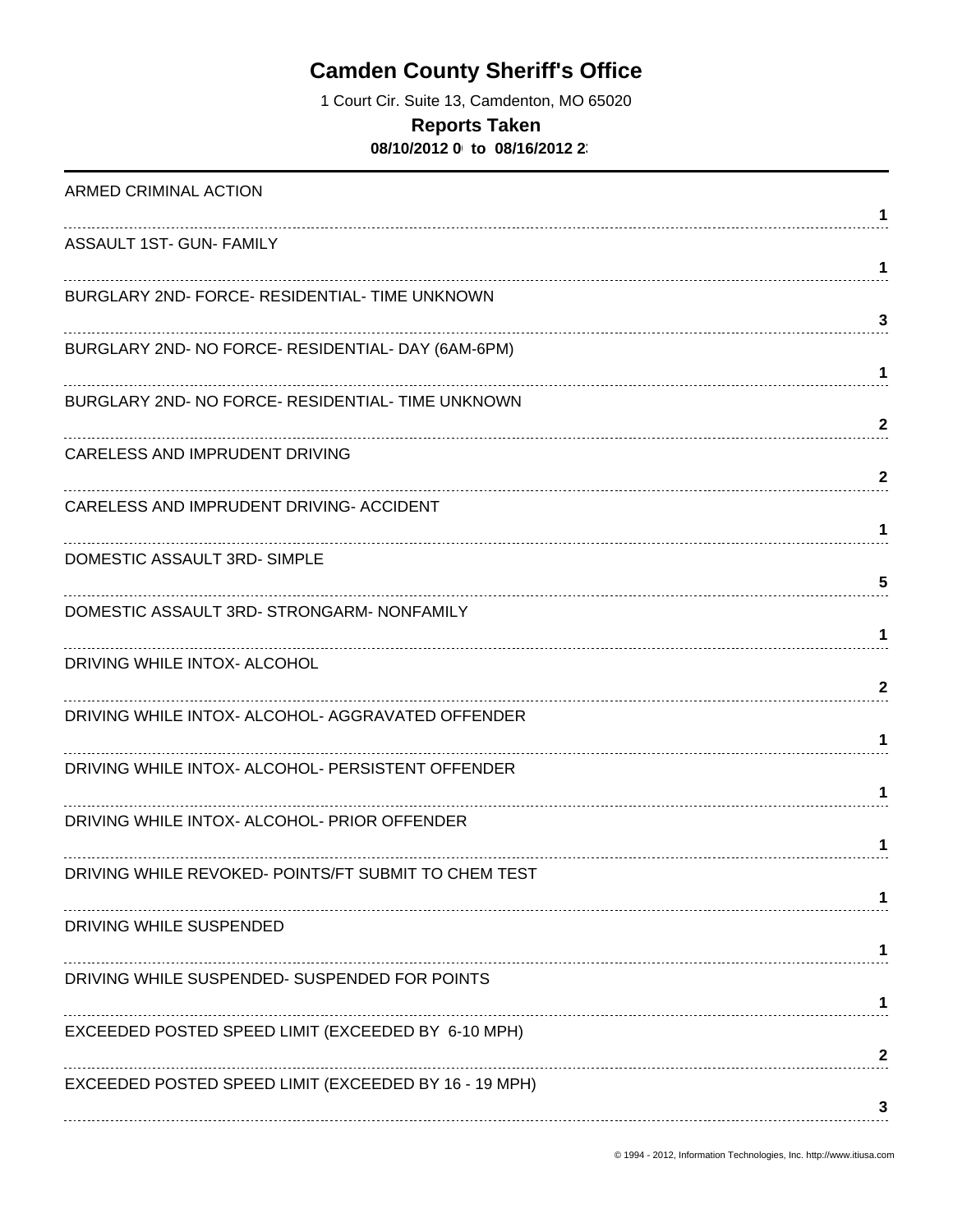# **Camden County Sheriff's Office**

1 Court Cir. Suite 13, Camdenton, MO 65020

#### **Reports Taken**

**08/10/2012 0 to 08/16/2012 23** 

| FAIL TO DRIVE ON RIGHT HALF OF RDWY                        |              |
|------------------------------------------------------------|--------------|
|                                                            | 2            |
| FAIL TO MAINTAIN FINANCIAL RESPONSIBILITY ON MOTOR VEHICLE | $\mathbf{2}$ |
| FAIL TO MAINTAIN FINANICAL RESPONSIBILITY ON MOTOR VEHICLE |              |
| FAIL TO REGISTER MOTOR VEHICLE                             | $\mathbf{2}$ |
|                                                            | 1            |
| HARASSMENT TO FRIGHTEN OR DISTURB ANOTHER PERSON           | 1            |
| HH- EXCEED POSTED SPEED LIMIT (6-10 MPH OVER)              |              |
| <b>HH- EXPIRED VEHICLE LICENSE</b>                         | 1            |
|                                                            | 1            |
| HH- FAIL TO PROVIDE PROOF OF INSURANCE                     | 1            |
| HH- FAIL TO STOP AT STOP SIGN                              |              |
| LEAVING SCENE OF MOTOR VEHICLE ACCIDENT                    | 3            |
|                                                            | 1            |
| MINOR VISIBLY INTOXICATED- BAC .02% OR MORE-1ST OFFENSE    | 4            |
| POSSESSION OF CONTROLLED SUBSTANCE                         |              |
| POSSESSION OF CONTROLLED SUBSTANCE- AMPHETAMINE            | 1            |
|                                                            | 1            |
| POSSESSION OF DRUG PARAPHERNALIA-UNLAWFUL USE              | 5            |
| POSSESSION OF MARIJUANA- UP TO 35 GRAMS                    |              |
| PROPERTY DAMAGE 2ND -BUSINESS                              | 4            |
|                                                            | 1            |
| PROPERTY DAMAGE 2ND -PRIVATE                               |              |
| PROPERTY DAMAGE 2ND -PUBLIC                                |              |
|                                                            | 1            |